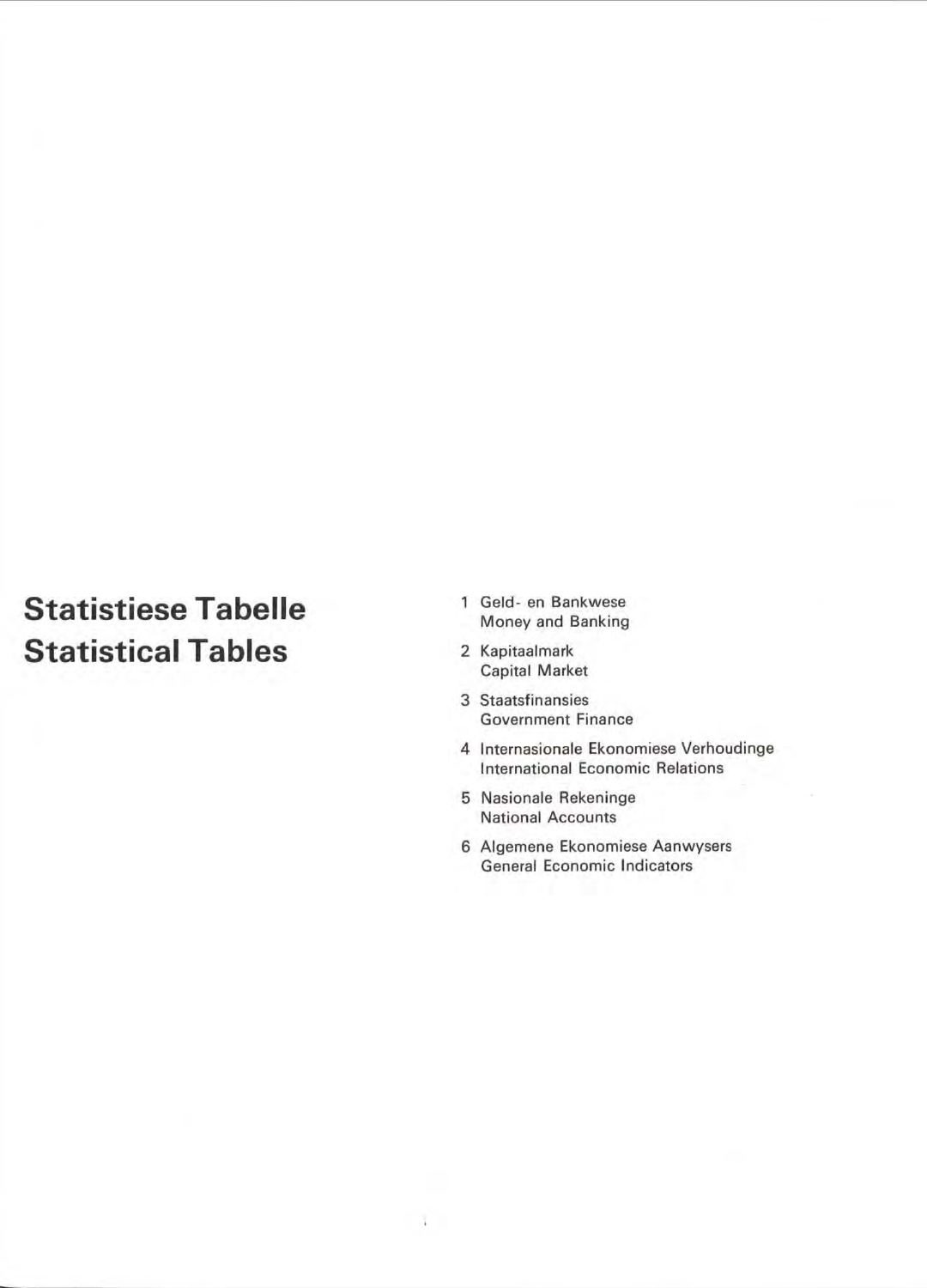## **INDEKSE VAN DIE FISIESE VOLUME VAN PRODUKSIE<sup>1</sup>**

Seisoensinvloed uitgeskakel, 1958=100

î

 $\sim$   $\sim$ 

### **INDICES OF PHYSICAL VOLUME OF PRODUCTION** <sup>1</sup>

Seasonally adjusted. 1958=100

|                                                                                                                                                                                                                                                                                               |                                                                                                                                              | Mynbou / Mining                                                                                                                                      |                                                                                                                                                          | Fabriekswese / Manufacturing                                                                                                                     |                                                                                                                                                          |                                                                                                                                              |                                                                                                                                                      |                                                                                                                                                      |                                                                                                                                                      |                                                                                                                                                          |                                                                                                                                                      |                                                                                                                                                          |                                                                                                                                                          |
|-----------------------------------------------------------------------------------------------------------------------------------------------------------------------------------------------------------------------------------------------------------------------------------------------|----------------------------------------------------------------------------------------------------------------------------------------------|------------------------------------------------------------------------------------------------------------------------------------------------------|----------------------------------------------------------------------------------------------------------------------------------------------------------|--------------------------------------------------------------------------------------------------------------------------------------------------|----------------------------------------------------------------------------------------------------------------------------------------------------------|----------------------------------------------------------------------------------------------------------------------------------------------|------------------------------------------------------------------------------------------------------------------------------------------------------|------------------------------------------------------------------------------------------------------------------------------------------------------|------------------------------------------------------------------------------------------------------------------------------------------------------|----------------------------------------------------------------------------------------------------------------------------------------------------------|------------------------------------------------------------------------------------------------------------------------------------------------------|----------------------------------------------------------------------------------------------------------------------------------------------------------|----------------------------------------------------------------------------------------------------------------------------------------------------------|
| Tydperk<br>Period                                                                                                                                                                                                                                                                             | Goud<br>Gold                                                                                                                                 | Ander<br>Other                                                                                                                                       | Totaal<br>Total                                                                                                                                          | Voedsel<br>Food                                                                                                                                  | Tekstiele,<br>klerasie en<br>skoeisel<br>Textiles,<br>clothing<br>and<br>footwear                                                                        | Chemikalieë<br>en<br>chemiese<br>produkte<br>Chemicals<br>and<br>chemical<br>products                                                        | Nie-metaal-<br>houdende<br>mineraal-<br>produkte<br>Non-<br>metallic<br>mineral<br>products                                                          | Basiese<br>metale en<br>metaal-<br>produkte<br>Basic<br>metals and<br>metal<br>products                                                              | Masjinerie,<br>insl. elek-<br>triese<br>masjinerie<br>Machinery,<br>incl.<br>electrical<br>machinery                                                 | Vervoer-<br>uitrusting<br>Transport<br>equipment                                                                                                         | Ander<br>Other                                                                                                                                       | Totaal<br>Total                                                                                                                                          | Elektriese<br>stroom<br>opgewek<br>Electric<br>current<br>generated                                                                                      |
| Gewigte <sup>2</sup><br>Weights <sup>2</sup>                                                                                                                                                                                                                                                  | $68 - 2$                                                                                                                                     | $31 - 8$                                                                                                                                             | $100 - 0$                                                                                                                                                | $13 - 9$                                                                                                                                         | $12 - 6$                                                                                                                                                 | $9 - 2$                                                                                                                                      | $6-1$                                                                                                                                                | $18 - 9$                                                                                                                                             | $9 - 7$                                                                                                                                              | 5.3                                                                                                                                                      | $24 - 3$                                                                                                                                             | $100 - 0$                                                                                                                                                |                                                                                                                                                          |
| 1960<br>$4.14 - 4.0$<br>1961<br>$-1$ $-1$ $-1$ $-1$<br>1962<br>9.9.4.1.1.4<br>1963<br>.<br>1964<br>$-2$ $-2$ $-2$ $-2$<br>1965<br>$37 - 7 = 4 - 3$                                                                                                                                            | $121 - 1$<br>$130 - 0$<br>$144 - 4$<br>$155 - 3$<br>$164 - 9$<br>$173 - 1$                                                                   | $105 - 7$<br>$108 - 8$<br>$106 - 9$<br>$105 - 0$<br>$112 - 4$<br>$110 - 9$                                                                           | $116 - 2$<br>$123 - 3$<br>$132 - 6$<br>$139 - 3$<br>148.2<br>$153 - 3$                                                                                   | $107 - 9$<br>$111 - 9$<br>$115 - 8$<br>$122 - 8$<br>$128 - 2$<br>$129 - 0$                                                                       | $115 - 3$<br>$130 - 2$<br>$136 - 0$<br>$146 - 7$<br>$166 - 4$<br>$178 - 7$                                                                               | 119.3<br>$121 - 4$<br>$133 - 4$<br>$146 - 6$<br>$165 - 4$<br>$167 - 9$                                                                       | $106 - 3$<br>$101 - 0$<br>$101 - 5$<br>$114 - 4$<br>$140 - 3$<br>$157 - 6$                                                                           | $110 - 2$<br>$114 - 2$<br>$120 - 8$<br>$143 - 2$<br>$166 - 1$<br>$186 - 2$                                                                           | 108.5<br>$113 - 5$<br>$121 - 9$<br>$137 - 8$<br>$159 - 5$<br>$180 - 1$                                                                               | $91 - 2$<br>$96 - 9$<br>$121 - 3$<br>$166 - 8$<br>$210 - 6$<br>249.3                                                                                     | $110 - 2$<br>$116 - 0$<br>$124 - 5$<br>143.7<br>$169 - 1$<br>$177 - 5$                                                                               | $106 - 5$<br>$114 - 4$<br>$122 - 3$<br>$139 - 1$<br>159.6<br>$171 - 8$                                                                                   | $114 - 8$<br>$121 - 5$<br>$129 - 2$<br>139.3<br>$150 - 0$<br>$160 - 8$                                                                                   |
| 1964:<br>Jan.<br>$x - 1 = 0$<br>Feb.<br>4.7.7.4<br>Mrt./Mar.<br>$\mathcal{L}$ .<br>April<br>4.2.2.4<br>Mei/May<br>$\sqrt{2}$<br>Jun.<br>$2 - 1$<br>20<br>Julian and the<br>Aug.<br>$-4.1 - 2.1 - 4.1$<br>Sept.<br>$Okt./Oct.$ .<br>$-16$<br>Nov.<br>$\overline{a}$ .<br>Des./Dec.<br>$-1 - 1$ | $154 - 6$<br>$160 - 4$<br>$163 - 9$<br>$161 - 4$<br>$161 - 3$<br>164.4<br>$165 - 9$<br>$166 - 7$<br>$169 - 6$<br>171.3<br>$169 - 5$<br>169.6 | $111 - 0$<br>113.5<br>$108 - 4$<br>$119 - 6$<br>$113 - 0$<br>$112 - 4$<br>$113 - 5$<br>$109 - 9$<br>$117 - 8$<br>$115 - 0$<br>$105 - 6$<br>$109 - 2$ | $140 - 7$<br>145.5<br>146.3<br>$148 - 1$<br>145.9<br>$147 - 9$<br>$149 - 2$<br>$148 - 6$<br>$153 - 1$<br>$153 - 4$<br>149.2<br>$150 - 4$                 | $138 - 9$<br>$136 - 7$<br>126.9<br>$127 - 4$<br>$126 - 6$<br>$125 - 6$<br>$130 - 4$<br>$120 - 4$<br>118.8<br>$130 - 9$<br>$121 - 0$<br>$134 - 0$ | $149 - 1$<br>$156 - 2$<br>$144 - 5$<br>$172 - 9$<br>$160 - 1$<br>$165 - 4$<br>$175 - 5$<br>$163 - 7$<br>$180 - 5$<br>$174 - 9$<br>$173 - 8$<br>$177 - 4$ | $152 - 8$<br>$160 - 0$<br>$161 - 6$<br>$169 - 9$<br>168.6<br>$176 - 2$<br>$168 - 7$<br>163.3<br>$171 - 1$<br>163.9<br>$162 - 0$<br>$164 - 9$ | $128 - 8$<br>$135 - 4$<br>$128 - 3$<br>$142 - 0$<br>131.6<br>$137 - 6$<br>$145 - 3$<br>$140 - 1$<br>$148 - 0$<br>$143 - 4$<br>148.6<br>$156 - 1$     | $150 - 5$<br>$154 - 4$<br>$149 - 1$<br>$173 - 5$<br>$170 - 8$<br>$162 - 5$<br>$165 - 7$<br>$170 - 4$<br>$175 - 7$<br>$169 - 9$<br>172.3<br>$178 - 7$ | $148 - 7$<br>$151 - 8$<br>$143 - 4$<br>$158 - 2$<br>$152 - 7$<br>163.4<br>$166 - 1$<br>$160 - 9$<br>$170 - 6$<br>$164 - 5$<br>$163 - 0$<br>$172 - 0$ | $203 - 5$<br>$196 - 6$<br>$185 - 3$<br>$204 - 9$<br>$206 - 1$<br>$213 - 9$<br>$227 - 1$<br>$216 - 0$<br>$223 - 2$<br>$223 - 1$<br>$216 - 2$<br>$212 - 8$ | $161 - 1$<br>$170 - 8$<br>$155 - 3$<br>$173 - 8$<br>$166 - 5$<br>$168 - 2$<br>$171 - 2$<br>$168 - 3$<br>$174 - 4$<br>172.5<br>$168 - 3$<br>$178 - 2$ | $152 - 8$<br>$157 - 5$<br>$148 - 2$<br>$165 - 0$<br>$159 - 8$<br>$161 - 7$<br>$165 - 7$<br>$161 - 1$<br>$168 - 0$<br>$165 - 9$<br>$163 - 4$<br>$170 - 7$ | $144 - 8$<br>$144 - 1$<br>$144 - 0$<br>$145 - 6$<br>$148 - 6$<br>$150 - 2$<br>$152 - 9$<br>$154 - 1$<br>$153 - 4$<br>$153 - 4$<br>$153 - 5$<br>$155 - 5$ |
| 1965: Jan.<br>Feb.<br>$Mrt./Mar.$ .<br>April<br>$Mei/May$ .<br>Jun.<br>با با به با <b>بال</b><br>Aug. $\cdots$<br>Sept.<br>Okt./Oct<br>Nov. $\cdots$<br>$Des./Dec.$ .                                                                                                                         | $171 - 6$<br>$170 - 8$<br>$168 - 5$<br>$172 - 6$<br>$172 - 7$<br>173.4<br>173.3<br>$173 - 8$<br>$172 - 5$<br>$172 - 5$<br>176.2<br>179.5     | $100 - 4$<br>$109 - 1$<br>$112 - 4$<br>$106 - 0$<br>103.3<br>$111 - 1$<br>$113 - 0$<br>$117 - 8$<br>$114 - 8$<br>$108 - 7$<br>$115 - 6$<br>$118 - 9$ | $149 - 0$<br>$151 - 2$<br>$150 - 7$<br>$151 - 4$<br>$150 - 6$<br>$153 - 6$<br>$154 - 1$<br>$156 - 0$<br>$154 - 2$<br>$152 - 2$<br>$156 - 9$<br>$160 - 2$ | $126 - 3$<br>$130 - 7$<br>$139 - 1$<br>139.8<br>$119 - 3$<br>129.8<br>$129 - 5$<br>119.8<br>$138 - 0$<br>$121 - 4$<br>$129 - 0$<br>$124 - 8$     | 190.5<br>$174 - 0$<br>$178 - 8$<br>$174 - 2$<br>172.9<br>$178 - 0$<br>$180 - 3$<br>$183 - 0$<br>$184 - 1$<br>$172 - 9$<br>$180 - 7$<br>$177 - 9$         | $165 - 7$<br>165.9<br>170.8<br>$160 - 1$<br>$159 - 7$<br>$162 - 1$<br>$164 - 8$<br>$169 - 9$<br>$173 - 2$<br>169.3<br>$176 - 8$<br>$176 - 4$ | $153 - 6$<br>$150 - 2$<br>$152 - 0$<br>$155 - 6$<br>$148 - 1$<br>$156 - 1$<br>$165 - 1$<br>158.9<br>$160 - 0$<br>$159 - 2$<br>$171 - 8$<br>$158 - 6$ | $174 - 2$<br>174.4<br>179.6<br>$181 - 1$<br>$178 - 0$<br>$186 - 5$<br>$192 - 2$<br>$185 - 4$<br>$201 - 4$<br>$180 - 0$<br>$195 - 7$<br>$208 - 0$     | $161 - 2$<br>$174 - 1$<br>$186 - 7$<br>$175 - 9$<br>$172 - 7$<br>$186 - 4$<br>181.3<br>$189 - 0$<br>$191 \cdot 0$<br>$175 - 0$<br>189.3<br>$177 - 2$ | $247 - 4$<br>$229 - 0$<br>243.2<br>$233 - 1$<br>$221 - 0$<br>$247 - 9$<br>237.3<br>$244 - 5$<br>$251 - 6$<br>$247 - 8$<br>$254 - 7$<br>$236 - 6$         | $177 - 9$<br>$167 - 6$<br>$178 - 1$<br>$177 - 5$<br>168.5<br>$186 - 1$<br>$178 - 7$<br>$178 - 1$<br>$188 - 9$<br>$173 - 7$<br>$177 - 3$<br>176.9     | $171 - 1$<br>$167 - 2$<br>$175 - 1$<br>172.4<br>$165 - 1$<br>$176 - 6$<br>$175 - 9$<br>174.6<br>183.9<br>$170 - 3$<br>$179 - 4$<br>$177 - 7$             | $144 - 1$<br>$157 - 8$<br>160.5<br>163.2<br>$160 - 6$<br>$162 - 5$<br>$159 - 6$<br>162.5<br>$164 - 2$<br>$165 - 1$<br>167.3<br>$161 - 6$                 |
| 1966:<br>Jan.<br>$-1 - 1 - 1 = 0$<br>Feb.<br>Mrt./Mar.<br>April<br>Mei/May<br>$Jun.$ $.$ $.$ $.$ $.$<br>و میں مطابق<br>Aug. $\cdots$<br>Sept. $\ldots$<br>$Okt./Oct.$<br>Nov. $\cdots$<br>$Des./Dec.$ .                                                                                       | $179 - 1$                                                                                                                                    |                                                                                                                                                      |                                                                                                                                                          |                                                                                                                                                  |                                                                                                                                                          |                                                                                                                                              |                                                                                                                                                      |                                                                                                                                                      |                                                                                                                                                      |                                                                                                                                                          |                                                                                                                                                      |                                                                                                                                                          | $171 - 2$<br>$166 - 2$                                                                                                                                   |

**1. Bran van basiese gegewens : Buro vir \$tatistiek.** 

**2. Vir mynbau, sedert Januarie 1961 .** 

**Vir fabriekswese, sedert Januarie 1965.** 

1. **Source of basic data : Bureau of Statistics.** 

**2. For mining, since January, 1961 .** 

**For manufacturing, since January. 1965.** 

×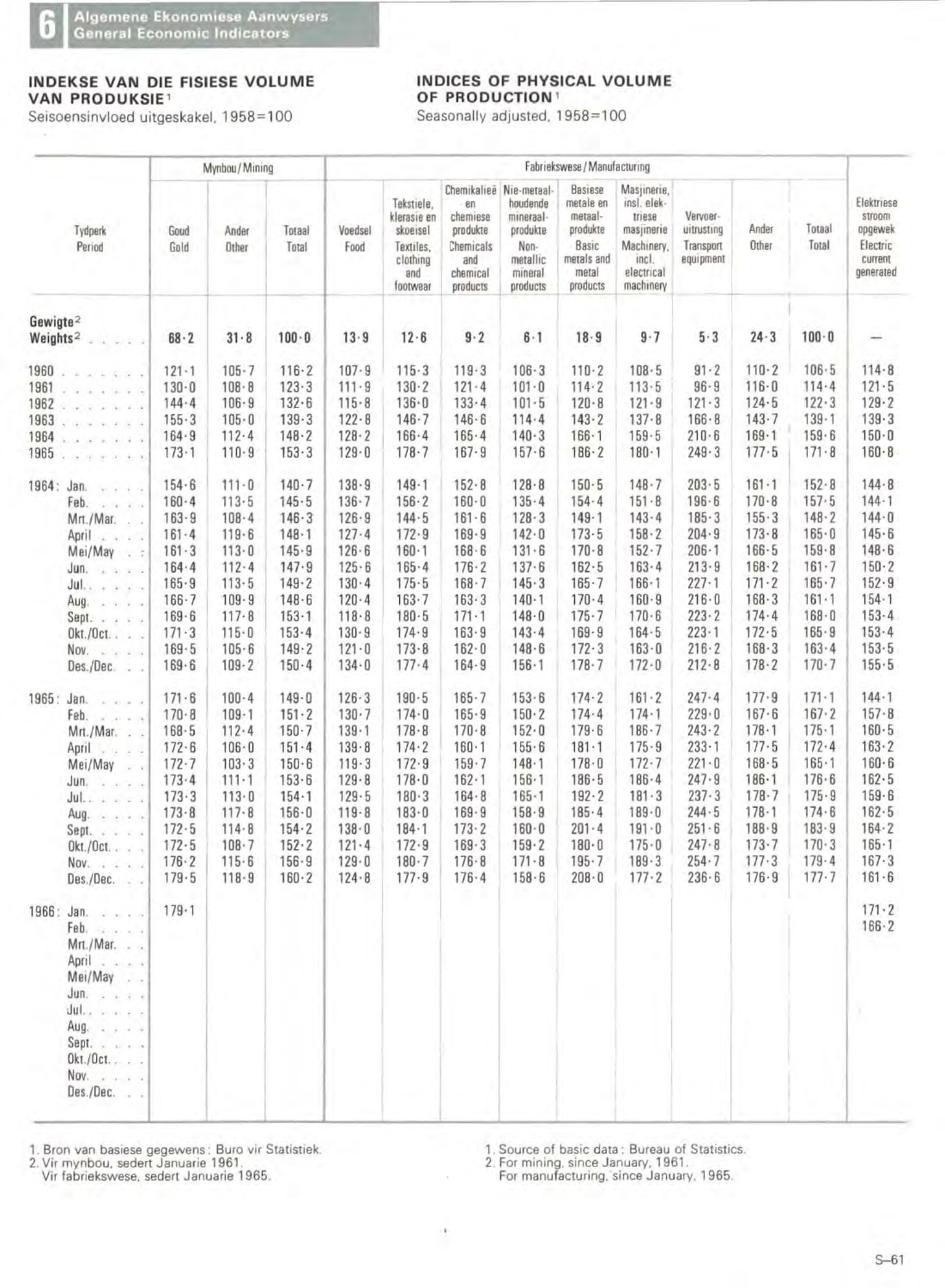## **ARBEIDSTATISTIEK**

Indekse: 1958=100

# **LABOUR STATISTICS**

¥.

×

Indices: 1958=100

|                      |                                                                                                                         | Werkverskaffing (alle rasse) <sup>1</sup><br>Employment (all races) <sup>1</sup> |                                              |                                                  |                                              |                                              |                                            |                                                  |                                        |                                                |                                 |                                                                      | Geregistreerde werklose<br>Blankes, Kleurlinge |  |
|----------------------|-------------------------------------------------------------------------------------------------------------------------|----------------------------------------------------------------------------------|----------------------------------------------|--------------------------------------------------|----------------------------------------------|----------------------------------------------|--------------------------------------------|--------------------------------------------------|----------------------------------------|------------------------------------------------|---------------------------------|----------------------------------------------------------------------|------------------------------------------------|--|
| Tydperk              |                                                                                                                         | Private<br>fabrieks-<br>wese                                                     | Private<br>konstruksie                       |                                                  | Mynbou / Mining                              |                                              | S.A.S. & H.                                | Pos-                                             | Sentrale                               | Provinsiale<br>admini-                         | Plaaslike                       | en Asiate <sup>2</sup><br>Registered unemployed<br>Whites, Coloureds |                                                |  |
|                      | Period                                                                                                                  | Private<br>manu-<br>facturing                                                    | Private<br>construction                      | Goud<br>Gold                                     | Ander<br>Other                               | Totaal<br>Total                              | S.A.R. & H.                                | kantoor<br>Post<br>Office                        | regering<br>Central<br>govern-<br>ment | strasies<br>Provincial<br>adminis-<br>trations | besture<br>Local<br>authorities | and Asiatics <sup>2</sup><br>Indeks<br>Getal<br>Index<br>Number      |                                                |  |
|                      | Getal in 1958/Number in 1958                                                                                            | 698,533                                                                          | 122,346                                      | 407,275                                          | 136,893                                      | 544,168                                      | 232,733                                    | 42,421                                           | 175,000                                | 133,700                                        | 147,000                         | $100 - 0$                                                            | 18,822                                         |  |
| 1960<br>1961<br>1962 | Service Car Strate and<br>Stripping                                                                                     | 101.3<br>$104 - 8$<br>108.5                                                      | $102 - 9$<br>$102 - 6$<br>$105 - 6$          | $111 - 8$<br>$114 - 3$<br>$112 - 4$              | $100 - 5$<br>$106 - 0$<br>109.3              | $109 - 0$<br>$112 - 1$<br>$111 - 9$          | $93 - 1$<br>$92 - 1$<br>92.4               | 97.5<br>$99 - 7$<br>$102 - 3$                    | $102 - 9$<br>$106 - 6$<br>$113 - 1$    | 103.8<br>$108 - 3$<br>$111 - 4$                | $102 - 0$<br>101.4<br>$101 - 7$ | $136 - 7$<br>$161 - 4$<br>154.9                                      | 25,736<br>30,381<br>29,160                     |  |
| 1963<br>1964<br>1965 | a term for a terminal                                                                                                   | $117 - 1$<br>$128 - 1$<br>$131 - 6$                                              | $111 - 1$<br>$123 - 4$<br>$147 - 2$          | $109 - 1$<br>$108 - 2$<br>$106 - 0$              | $106 - 5$<br>$119 - 0$<br>$128 - 1$          | $108 - 5$<br>$111 - 0$<br>$111 - 6$          | 94.5<br>$95 - 8$<br>$97 - 0$               | $103 - 0$<br>103.3<br>$103 - 5$                  | $124 - 4$<br>$129 - 0$                 | $117 - 1$<br>115.6                             | $103 - 1$<br>$107 - 2$          | $105 - 6$<br>$79 - 3$<br>$61 - 9$                                    | 19,876<br>14,917<br>11,653                     |  |
|                      | Seisoensinvloed nie<br>uitgeskakel nie                                                                                  |                                                                                  |                                              |                                                  |                                              |                                              |                                            |                                                  |                                        |                                                |                                 |                                                                      |                                                |  |
| 1965: Jan.           | <b>Not seasonally adjusted</b><br>Feb.                                                                                  | $125 - 9$<br>$129 - 9$                                                           | $135 - 4$<br>$144 - 5$                       | $100 - 4$<br>105.6                               | 119.3<br>$123 - 5$                           | $105 - 1$<br>$110 - 1$                       | $96 - 5$<br>$97 - 0$                       | $104 - 8$<br>$105 - 4$                           |                                        |                                                |                                 | $68 - 1$<br>67.7                                                     | 12.824<br>12,744                               |  |
|                      | $x + 1 + 1 + 1 + 1$<br>Mrt./Mar.<br>when a control of the<br>April<br><b>Carlo Carlos</b>                               | $131 - 0$<br>$131 - 1$                                                           | $144 - 8$<br>$144 - 6$                       | $106 - 3$<br>$106 - 6$                           | 125.4<br>$125 - 6$                           | $111 - 1$<br>$111 - 4$                       | $97 - 0$<br>$97 - 3$                       | $105 - 4$<br>$104 - 3$                           | $128 - 0$                              | $114 - 4$                                      | 109.5                           | $64 - 5$<br>$60 - 6$                                                 | 12,142<br>11,397                               |  |
|                      | Mei/May<br>$1 - 2 - 2 - 1 - 2$<br>during a series and a<br>Jul<br>castle internet for the castle                        | $131 - 4$<br>131.8<br>$132 - 3$                                                  | 146.3<br>$147 - 9$<br>148.4                  | $106 - 7$<br>$106 - 7$<br>$107 - 1$              | $127 - 4$<br>$129 - 0$<br>$130 - 0$          | $111 - 9$<br>112.3<br>$113 - 0$              | $97 - 7$<br>$97 - 5$<br>$97 - 6$           | 103.9<br>103.6<br>$103 - 5$                      | $126 - 9$                              | $115 - 2$                                      | $111 - 6$                       | $61 - 6$<br>59.3<br>$60 - 1$                                         | 11,593<br>11,168<br>11,303                     |  |
|                      | Aug.<br><b>KIND AT A RIVER</b><br>Sept.<br>provide a contractor<br>$0$ kt./ $0$ ct                                      | $132 - 6$<br>$133 - 6$<br>$133 - 7$                                              | $149 - 2$<br>$151 - 7$<br>$151 - 5$          | $107 - 4$<br>$107 - 6$<br>$107 - 0$              | $132 - 5$<br>131.9<br>$130 - 7$              | $113 - 7$<br>113.7<br>$113 - 0$              | $97 - 0$<br>$96 - 8$<br>96.3               | $102 - 2$<br>$103 - 3$<br>$102 - 5$              | $129 - 7$                              |                                                | 113.6                           | $63 - 8$<br>60.3<br>$58 - 4$                                         | 12,006<br>11,354<br>10,983                     |  |
|                      | Nov.<br>tale de la sera conse<br>Des./Dec.<br>The contract of the                                                       | 133.9<br>$131 - 8$                                                               | $152 - 8$<br>149.2                           | $106 - 2$<br>104.5                               | 128.8<br>132.9                               | 111.9<br>$111 - 7$                           | $96 - 4$<br>96.5                           | $101 - 8$<br>101.8                               |                                        |                                                |                                 | $61 - 0$<br>$57 - 7$                                                 | 11,476<br>10,851                               |  |
| 1966:                | Jan.<br>1.1.1.1<br>Feb.<br>$Mrt./Mar.$ , $- - -$<br>April <i>and a service</i> of the service of                        |                                                                                  |                                              | $103 - 4$                                        | $130 - 1$                                    | $110 - 1$                                    | 97.3<br>97.5                               | $106 - 6$<br>$107 - 2$                           |                                        |                                                |                                 | 78.5<br>$82 - 1$                                                     | 14,779<br>15,447                               |  |
|                      | Mei/May<br><b>ALCOHOL:</b><br>$J$ un. $\ldots$ $\ldots$ $\ldots$ $\ldots$<br>Seisoensinvloed uitgeskakel                |                                                                                  |                                              |                                                  |                                              |                                              |                                            |                                                  |                                        |                                                |                                 |                                                                      |                                                |  |
|                      | <b>Seasonally adjusted</b><br>1965: Jan.                                                                                | $126 - 8$                                                                        | $137 - 5$                                    | $104 - 1$                                        | $122 - 4$                                    | $108 - 8$                                    | 97.5                                       | $104 - 0$                                        |                                        |                                                |                                 | 62.3                                                                 | 11,733                                         |  |
|                      | Feb.<br>participation and<br>Mrt./Mar.<br>April Land and State<br>Mei/May                                               | 129.6<br>$130 - 5$<br>$131 - 1$<br>$131 - 4$                                     | $140 - 8$<br>142.2<br>$142 - 4$<br>145.3     | $105 - 2$<br>$105 - 0$<br>$105 - 6$<br>$106 - 0$ | $123 - 4$<br>$124 - 4$<br>125.3<br>$127 - 2$ | $109 - 9$<br>109.9<br>110.5<br>$111 - 3$     | 97.4<br>$97 - 5$<br>$97 - 3$<br>97.3       | $103 - 9$<br>$104 - 1$<br>$103 - 5$<br>103.3     | 127.9                                  | 113.9                                          | $109 - 2$                       | $61 - 7$<br>$61 - 2$<br>$58 - 9$<br>$59 - 2$                         | 11,617<br>11,531<br>11,076<br>11,147           |  |
|                      | June and a company of<br>July 7 Secret 1 1 1 1<br>Aug.                                                                  | $132 - 0$<br>$132 - 7$<br>$133 - 1$                                              | $146 - 3$<br>147.5<br>148.9                  | $105 - 9$<br>$107 - 2$<br>$107 - 0$              | $128 - 5$<br>$128 - 3$<br>$130 - 4$          | $111 - 5$<br>$112 - 6$<br>112.9              | 97.1<br>$97 - 4$<br>$96 - 5$               | $103 - 2$<br>$103 - 3$<br>$102 - 4$              | $126 - 1$                              | 116.9                                          | $110 - 6$                       | $57 - 8$<br>58.9<br>61.0                                             | 10,896<br>11,071<br>11,478                     |  |
|                      | Sept. 2012 and a man<br>$Okt./Oct.$ $\ldots$ $\ldots$ $\ldots$<br>Nov.<br>.<br>Des./Dec.<br>998999                      | 133.4<br>133.4<br>$132 - 7$<br>132.3                                             | 151.3<br>$153 - 7$<br>$154 - 2$<br>$157 - 0$ | $106 - 9$<br>$106 - 5$<br>$106 - 3$<br>$106 - 3$ | 130.9<br>130.5<br>$131 - 7$<br>$134 - 0$     | $113 - 0$<br>$112 - 7$<br>112.4<br>$113 - 4$ | $96 - 2$<br>$96-0$<br>$96 - 4$<br>$96 - 7$ | $103 - 4$<br>$103 - 4$<br>$103 - 7$<br>$104 - 1$ | $127 - 0$                              |                                                | 113.3                           | $62 - 3$<br>$64 - 5$<br>$68 - 1$<br>$69 - 9$                         | 11,729<br>12,136<br>12,808<br>13,137           |  |
| 1966: Jan.           | $x - 2 - 5 - 3 - 6 - 6 - 6$<br>Feb.<br>$Mrt./Mar.$ $\ldots$ $\ldots$ $\ldots$                                           |                                                                                  |                                              | $107 - 6$                                        | $133 - 7$                                    | $114 - 4$                                    | $98 - 4$<br>$98 - 2$                       | $105 - 9$<br>$105 - 7$                           |                                        |                                                |                                 | $71 - 4$<br>74.3                                                     | 13,435<br>13,979                               |  |
|                      | April 2000 and 2000<br>Mei/May<br>$\begin{array}{cccccccccccccc} a & a & a & b & b & b & c & c & d \end{array}$<br>Jun. |                                                                                  |                                              |                                                  |                                              |                                              |                                            |                                                  |                                        |                                                |                                 |                                                                      |                                                |  |

1. Bron van basiese gegewens: Buro vir Statistiek.<br>2. Betroubare gegewens t.o.v. Bantoewerkloosheid is nie beskikbaar nie.<br>Bron van basiese gegewens: Departement van Arbeid

1. Source of basic data: Bureau of Statistics.<br>2. Reliable figures i.r.o. Bantu unemployment are not available.<br>Source of basic data: Department of Labour.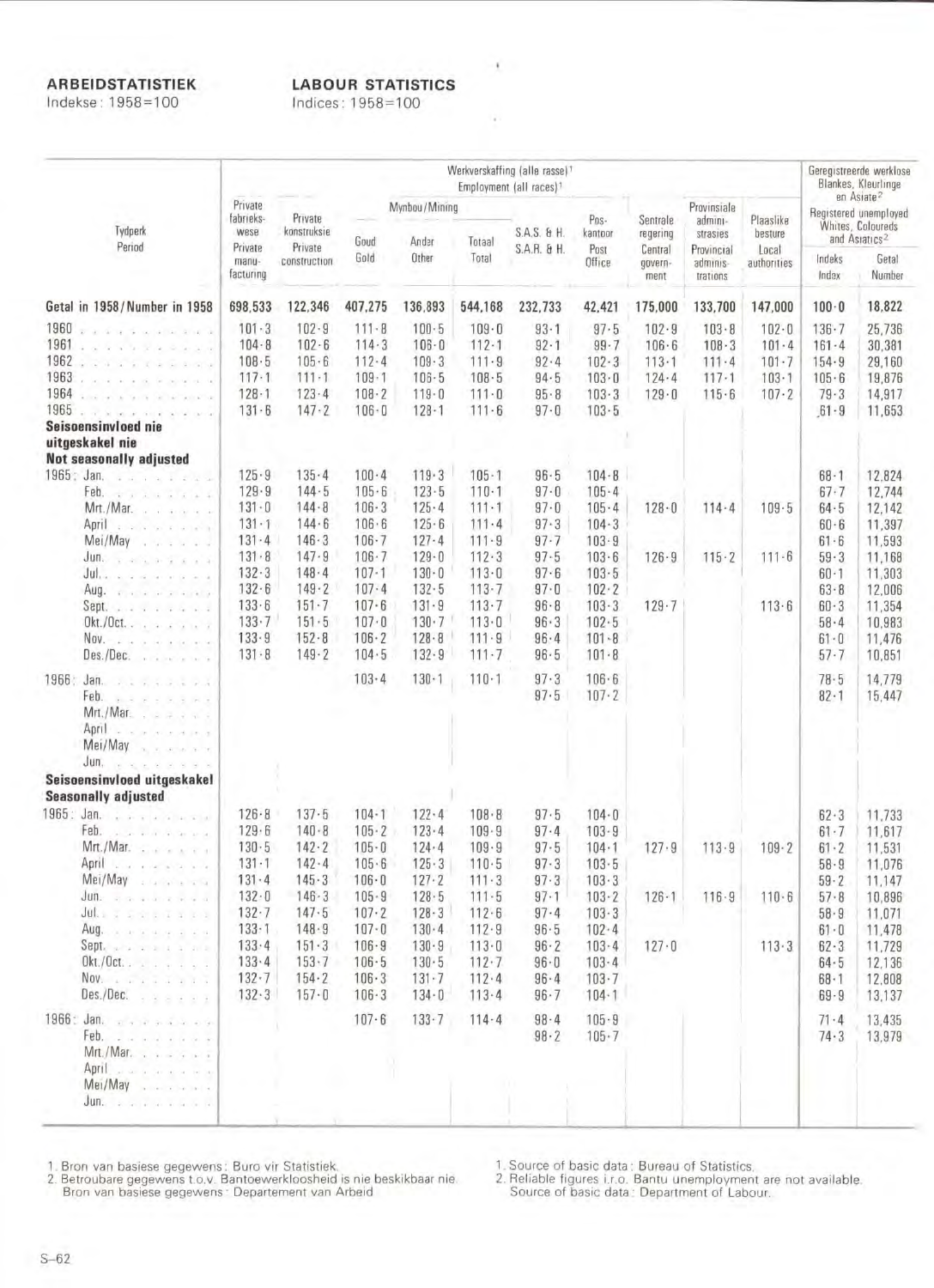**PRYSINDEKSE**  $1958 = 100$ 

## **PRICE INDICES**  $1958 = 100$

| Verbruikerspryse <sup>1</sup> /Consumer prices <sup>1</sup> |                                                                                                                                                                                                                              |                                                                            |                                                                        |                                                                            |                                                                            |                                                                    | Groothandelspryse van goedere vir binnelandse aanwending <sup>1</sup>                  |                                                                            |                                                                        |                                                                    |                                                                            |                                                                            |                                                                                   |
|-------------------------------------------------------------|------------------------------------------------------------------------------------------------------------------------------------------------------------------------------------------------------------------------------|----------------------------------------------------------------------------|------------------------------------------------------------------------|----------------------------------------------------------------------------|----------------------------------------------------------------------------|--------------------------------------------------------------------|----------------------------------------------------------------------------------------|----------------------------------------------------------------------------|------------------------------------------------------------------------|--------------------------------------------------------------------|----------------------------------------------------------------------------|----------------------------------------------------------------------------|-----------------------------------------------------------------------------------|
| Tydperk<br>Period                                           |                                                                                                                                                                                                                              |                                                                            | Ander / Other                                                          |                                                                            |                                                                            |                                                                    | Wholesale prices of goods for domestic use <sup>1</sup><br>Goedere geproduseer in S.A. |                                                                            |                                                                        |                                                                    |                                                                            |                                                                            |                                                                                   |
|                                                             |                                                                                                                                                                                                                              | Voedsel<br>Food                                                            | Behuising                                                              |                                                                            |                                                                            |                                                                    |                                                                                        | Goods produced in S.A.                                                     |                                                                        |                                                                    |                                                                            |                                                                            |                                                                                   |
|                                                             |                                                                                                                                                                                                                              |                                                                            | en aan-<br>verwante<br>items<br>Housing<br>and<br>related<br>items     | Ander<br>Other                                                             | Totaal<br>Total                                                            | Totaal<br>Total                                                    | Landbou,<br>bosbou<br>en vissery<br>Agriculture,<br>forestry<br>and fishing            | Fabrieks-<br>wese<br>Manu-<br>facturing                                    | Ander <sup>3</sup><br>Other <sup>3</sup>                               | Totaal<br>Total                                                    | Ingevoerde<br>goedere<br>Imported<br>goods                                 | Totaal<br>Total                                                            | Boerdery-<br>benodigd-<br>hede <sup>2</sup><br>Farming<br>requisites <sup>2</sup> |
|                                                             | Gewigte/Weights.<br>and a last                                                                                                                                                                                               | $28 - 2$                                                                   | $33 - 6$                                                               | $38 - 2$                                                                   | $71 - 8$                                                                   | $100 - 0$                                                          | $13 - 6$                                                                               | $55 - 0$                                                                   | $4 - 5$                                                                | $73 - 1$                                                           | $26 - 9$                                                                   | $100 - 0$                                                                  |                                                                                   |
| 1960<br>1961<br>1962.<br>1963.<br>1964<br>1965.             | where we are the state of the<br>South Program and a card and<br>and the con-<br>the state of a control<br>Seisoensinvloed nie                                                                                               | $101 - 8$<br>$104 - 0$<br>$103 - 4$<br>$104 - 6$<br>$109 - 4$<br>$115 - 7$ | $102 - 2$<br>$104 - 0$<br>$107 - 1$<br>108.5<br>$111 - 1$<br>$114 - 3$ | $103 - 4$<br>$105 - 4$<br>$107 - 3$<br>$108 - 6$<br>$109 - 7$<br>$112 - 7$ | $101 - 7$<br>$103 - 6$<br>$106 - 0$<br>$107 - 3$<br>$109 - 2$<br>$112 - 2$ | $102 - 6$<br>$104 - 6$<br>$106 - 1$<br>$107 - 5$<br>110.1<br>114.1 | $1 - 6 - 11$<br>105.5<br>$104 - 7$<br>$105 - 8$<br>$111 - 2$<br>116.9                  | $4 - 6 - 3$<br>$102 - 7$<br>$103 - 3$<br>104.5<br>$106 - 4$<br>$109 - 9$   | (1)<br>$100 - 5$<br>$103 - 2$<br>102.3<br>$105 - 0$<br>$107 - 0$       | 1.2.1<br>$103 - 1$<br>103.6<br>$104 - 6$<br>$107 - 2$<br>$111 - 0$ | 1.1.4<br>$102 - 4$<br>103.9<br>$105 - 7$<br>108.3<br>$110-3$               | 18.1<br>$102 - 9$<br>$103 - 7$<br>$104 - 9$<br>$107 - 5$<br>$110 - 8$      | $101 - 2$<br>$105 - 5$<br>$106 - 9$<br>107.3<br>$107 - 9$<br>$111 - 4$            |
|                                                             | uitgeskakel nie<br><b>Not seasonally adjusted</b>                                                                                                                                                                            |                                                                            |                                                                        |                                                                            |                                                                            |                                                                    |                                                                                        |                                                                            |                                                                        |                                                                    |                                                                            |                                                                            |                                                                                   |
| 1965.                                                       | Feb.<br>definition and companies be<br>$Mrt./$ Mar, $\ldots$ , $\ldots$<br>April<br>$-2 - 2 - 2 - 2 - 2$<br>X<br>Mei / May<br>a marine<br><b>Jun</b> .                                                                       | $114 - 2$<br>113.7<br>114.5<br>$115 - 2$<br>115.2<br>$115 - 9$             | $113 - 0$<br>$113 - 2$<br>113.6<br>113.7<br>113.9<br>$114 - 0$         | $110 - 5$<br>$110 - 9$<br>$111 \cdot 3$<br>$111 - 7$<br>$111 - 8$<br>112.3 | $111 - 6$<br>$112 - 0$<br>$112 - 4$<br>$112 - 6$<br>$112 - 8$<br>$113 - 1$ | 112.4<br>$112 - 5$<br>$113 - 0$<br>113.4<br>$113 - 5$<br>113.9     | $114 - 9$<br>$115 - 1$<br>114.3<br>$116 - 3$<br>$114 - 2$<br>$116 - 7$                 | $108 - 4$<br>$108 - 9$<br>$108 - 8$<br>$109 - 5$<br>109.5<br>109.9         | $108 - 2$<br>$104 - 8$<br>$105 - 2$<br>105.2<br>$108 - 3$<br>$104 - 0$ | 109.6<br>$109 - 8$<br>$109 - 6$<br>110.5<br>110.3<br>$110 - 8$     | $109 - 7$<br>$109 - 7$<br>$109 - 7$<br>$109 - 9$<br>$110 - 0$<br>$110 - 1$ | $109 - 6$<br>$109 - 8$<br>$109 - 6$<br>$110 - 3$<br>$110 - 2$<br>$110 - 6$ | $108 - 6$<br>$111 - 8$                                                            |
|                                                             | Jul.<br>$\widetilde{\mathbf{x}} = \mathbf{1} - \widetilde{\mathbf{x}} + \widetilde{\mathbf{x}} + \mathbf{2}$<br>Aug.<br>Sept<br>the contract of the con-<br>$Okt./Oct.$<br>Nov.<br>$Des./Dec.$ .<br>$-2$ $-1$ $-1$ $-1$ $-1$ | 117.5<br>116.9<br>$115 - 7$<br>$116 - 0$<br>116.4<br>$117 - 1$             | $114 - 1$<br>114.3<br>114.4<br>115.8<br>115.8<br>116.0                 | 113.6<br>113.9<br>113.9<br>$114 - 1$<br>$114 - 0$<br>$114 - 1$             | 113.9<br>$114 - 1$<br>$114 - 1$<br>114.9<br>114.9<br>$115 - 0$             | $114 - 9$<br>$114 - 9$<br>$114 - 6$<br>$115 - 2$<br>115.3<br>115.6 | 119.3<br>116.9<br>118.1<br>118.3<br>$118 - 0$<br>$121 - 0$                             | $110 - 2$<br>$110 - 4$<br>$110 - 5$<br>$110 - 5$<br>$110 - 7$<br>$111 - 0$ | $107 - 1$<br>$108 - 6$<br>$108 - 6$<br>$108 - 0$<br>$108 - 1$<br>108.4 | $111 - 7$<br>$111 - 5$<br>111.8<br>111.8<br>$111 - 9$<br>$112 - 7$ | 110.3<br>110.5<br>$110 - 6$<br>$110 - 7$<br>$111 - 1$<br>$111 - 3$         | $111 - 3$<br>$111 - 2$<br>$111 - 5$<br>$111 - 5$<br>$111 - 7$<br>112.3     | $112 - 8$<br>112.4                                                                |
| 1966: Jan.                                                  | and a short with a<br>Feb.<br>$Mrt./$ Mar. $\ldots$ $\ldots$ $\ldots$ $\ldots$<br>April $\ldots$ $\ldots$ $\ldots$ $\ldots$<br>Mei/May<br>Jun.<br>$1.3 - 1.1 - 1.1 - 1.1 - 1.1$                                              | 118.4<br>119.2                                                             | $116 - 1$<br>$116 - 2$                                                 | 114.3<br>$114 - 4$                                                         | $115 - 2$<br>115.3                                                         | $116 - 1$<br>$116 - 4$                                             | $120 - 6$<br>$125 - 0$                                                                 | $111 - 0$<br>$111 - 7$                                                     | $107 - 8$<br>$108 - 9$                                                 | $112 - 6$<br>$114 - 0$                                             | $111 - 6$<br>$112 - 4$                                                     | $112 - 3$<br>113.6                                                         | 113.1                                                                             |
|                                                             | Seisoensinvloed uitgeskakel                                                                                                                                                                                                  |                                                                            |                                                                        |                                                                            |                                                                            |                                                                    |                                                                                        |                                                                            |                                                                        |                                                                    |                                                                            |                                                                            |                                                                                   |
| 1965: Jan.                                                  | <b>Seasonally adjusted</b><br>Feb.<br>$-2$ , $-2$ , $-2$ , $-2$ , $-2$ , $-2$ , $-2$<br>Mrt./Mar.                                                                                                                            | $114 - 4$<br>$114 - 7$<br>$114 - 9$                                        | $112 - 9$<br>113.4<br>113.8                                            | $110 - 7$<br>$111 - 0$<br>$111 - 2$                                        | 111.7<br>$112 - 1$<br>112.4                                                | 112.5<br>$112 - 8$<br>$113 - 1$                                    | $116 - 8$<br>$117 - 0$<br>116.4                                                        | $108 - 4$<br>$109 - 1$<br>$109 - 1$                                        | $108 - 6$<br>$105 - 1$<br>$105 - 8$                                    | $110 - 0$<br>$110 - 3$<br>110.3                                    | $109 - 7$<br>$109 - 7$<br>$109 - 8$                                        | 109.9<br>$110 - 2$<br>$110 - 1$                                            | $109 - 1$                                                                         |
|                                                             | April<br>$x + x + x + x + 1$<br>Mei/May<br>June of the state and a state<br>Julian and a series and                                                                                                                          | $114 - 9$<br>$116 - 0$<br>$116 - 4$<br>$116 - 8$                           | 113.9<br>$114 - 1$<br>$114 - 2$<br>$114 - 2$                           | $111 - 7$<br>112.1<br>$112 - 6$<br>113.4                                   | $112 - 7$<br>$113 - 0$<br>113.3<br>113.8                                   | $113 - 3$<br>$113 - 8$<br>$114 - 2$<br>$114 - 6$                   | $116 - 8$<br>$117 - 4$<br>$118 - 0$<br>$117 - 8$                                       | 109.6<br>$109 - 7$<br>$110 - 0$<br>$110 - 2$                               | $105 - 4$<br>$108 - 0$<br>$104 - 0$<br>$107 - 2$                       | 110.7<br>$111 - 0$<br>$111 - 1$<br>$111 - 4$                       | $110 - 0$<br>$110 - 2$<br>110.3<br>$110 - 5$                               | $110 - 5$<br>110.8<br>$110 - 8$<br>$111 - 2$                               | $111 - 5$                                                                         |
|                                                             | Aug.<br>Sept.<br>$0$ kt./ $0$ ct<br>Nov.                                                                                                                                                                                     | 116.3<br>$115 - 4$<br>$116 - 1$<br>$116 - 0$                               | 114.4<br>$114 - 6$<br>$115 - 2$<br>115.4                               | 113.7<br>$113 - 6$<br>$114 - 1$<br>113.8                                   | $114 - 0$<br>$114 - 1$<br>114.9<br>114.5                                   | 114.6<br>114.5<br>$114 - 4$<br>114.9                               | $116 - 1$<br>$116 - 0$<br>$116 - 4$<br>$115 - 7$                                       | 110.3<br>$110 - 4$<br>$110-3$<br>$110 - 4$                                 | $108 - 1$<br>$108 - 4$<br>$107 - 9$<br>107.9                           | $111 \cdot 2$<br>111.3<br>$111 \cdot 3$<br>$111 \cdot 2$           | 110.6<br>$110 - 6$<br>$110 - 6$<br>$110 - 7$                               | $111 - 1$<br>$111 - 1$<br>$111 - 1$<br>$111 - 1$                           | $112 - 4$<br>112.6                                                                |
|                                                             | $Des./Dec.$                                                                                                                                                                                                                  | $116 - 2$                                                                  | $115 - 7$                                                              | $114 - 2$                                                                  | 114.9                                                                      | 115.3                                                              | $119 - 0$                                                                              | $110 - 7$                                                                  | $108 - 1$                                                              | $112 - 1$                                                          | $110 - 9$                                                                  | $111 - 8$                                                                  |                                                                                   |
| 1966: Jan.                                                  | and a series of the<br>Feb.<br>.<br>Mrt./Mar.<br>April a summer and a series<br>Mei/May<br>Jun.<br>$2 - 2 - 2 - 2 - 2 - 2 - 2$                                                                                               | $118 - 6$<br>120.3                                                         | $116 - 1$<br>$116 - 4$                                                 | 114.5<br>114.5                                                             | $115 - 3$<br>$115 - 4$                                                     | $116 - 2$<br>$116 - 8$                                             | $122 - 6$<br>$126 - 9$                                                                 | $111 - 0$<br>$111 - 9$                                                     | 108.2<br>$109 - 3$                                                     | 113.0<br>$114 - 5$                                                 | $111 - 6$<br>112.4                                                         | 112.6<br>$114 - 0$                                                         | $113 - 4$                                                                         |

1. Bron van basiese gegewens: Buro vir Statistiek.<br>2. Bron van basiese gegewens: Departement van Landbou-ekonomie

en -bemarking.<br>3. Mynbou en steengroewe plus elektrisiteit en gas.

1. Source of basic data: Bureau of Statistics.<br>2. Source of basic data: Department of Agricultural Economics and<br>Marketing.<br>3. Mining and quarrying plus electricity and gas.